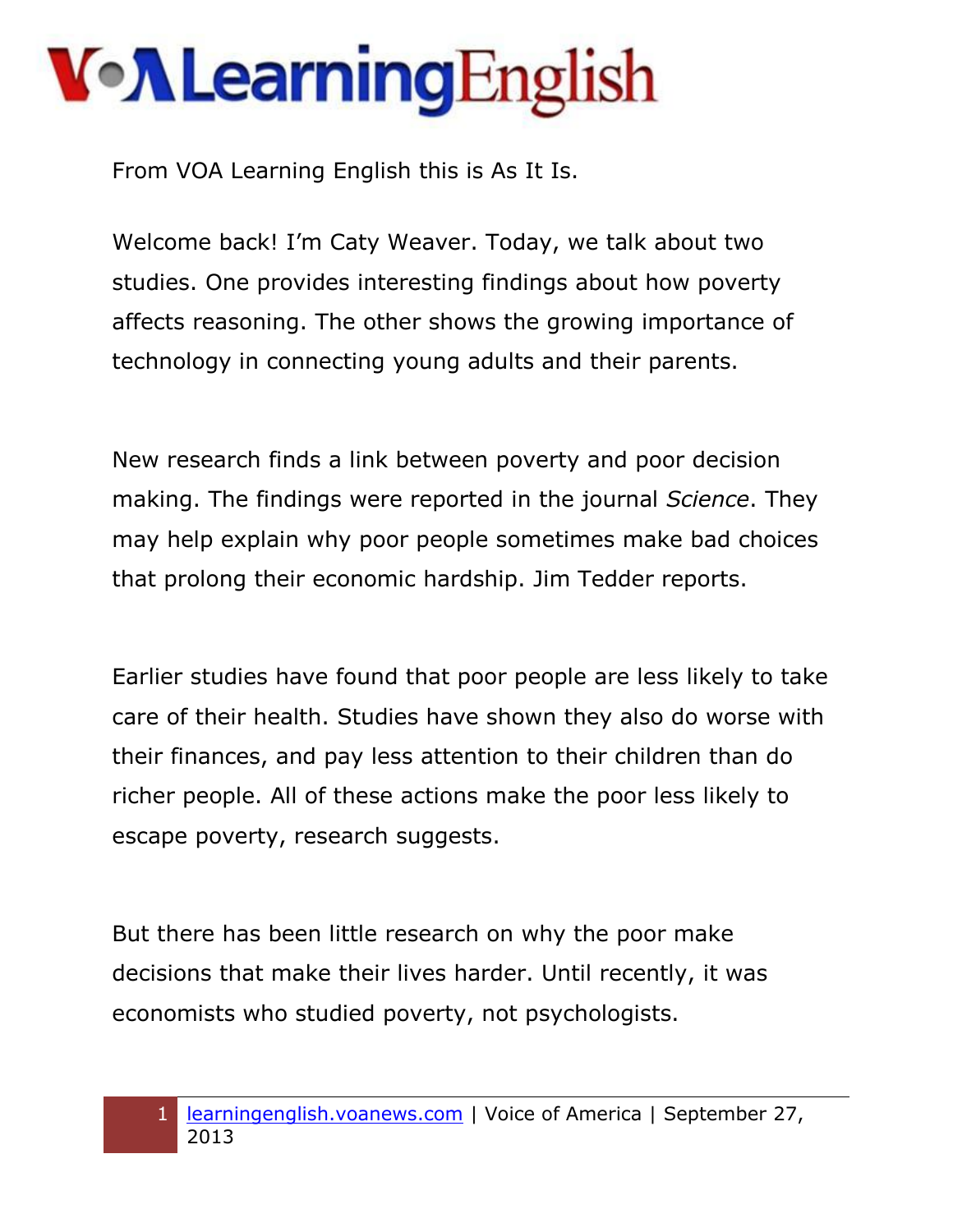Eldar Shafir is a psychologist with Princeton University in New Jersey. He says now scientists from both fields work together.

"And in the last few years the two disciplines sort of combined forces. And we just became interested in cognitive function and its impact when people struggle with not having enough."

Mr. Shafir and his team did two experiments. One took place at a shopping center in New Jersey. Another was carried out among sugar cane farmers in rural India.

The New Jersey experiment involved individuals with low paying jobs and others said to belong to the middle class. All the volunteers were asked what they would do if their cars needed repairs. The researchers then performed tests for reason, such as choosing which shape fits in a pattern of shapes.

The volunteers were given two possible imaginary situations. In the first, the car repairs cost \$150. In the second, the repairs cost \$1,500.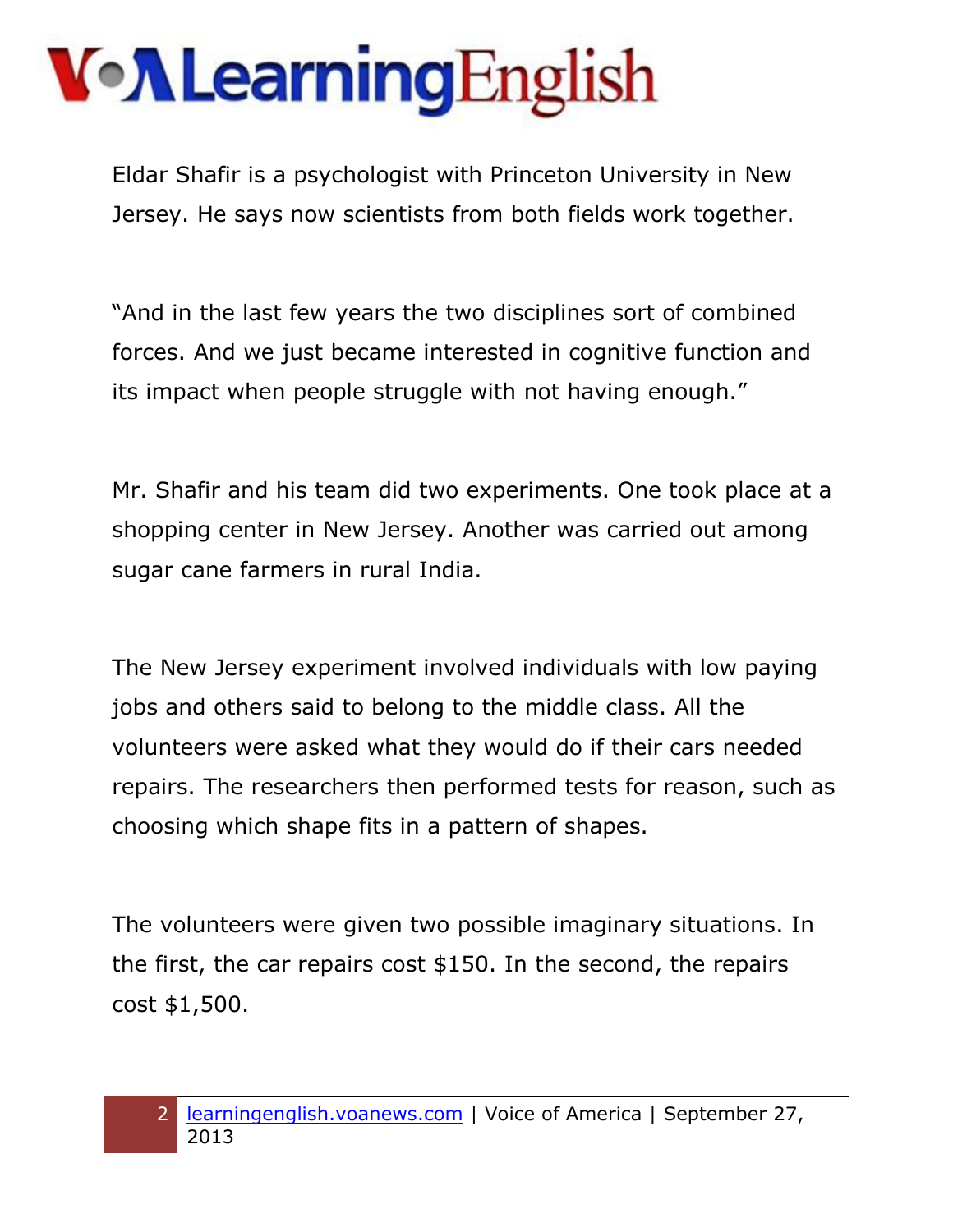"And what we found is, when we looked at the cases where the financial scenario in the background was not too challenging, the poor and the rich performed equally well on all the cognitive tests."

Not so when the researchers raised the repair costs to \$1,500.

"Once we tickled their minds with financially more challenging problems, now the poor performed significantly worse."

The study showed the poorer individuals lost about 13 intelligent quotient, IQ, points on average. This is about the loss experienced when a person has not slept for one night.

The scientists then wondered if they would see the same result outside the controlled environment of a New Jersey shopping mall. And they wanted to know if the same person reacted differently when he was rich and when he was poor.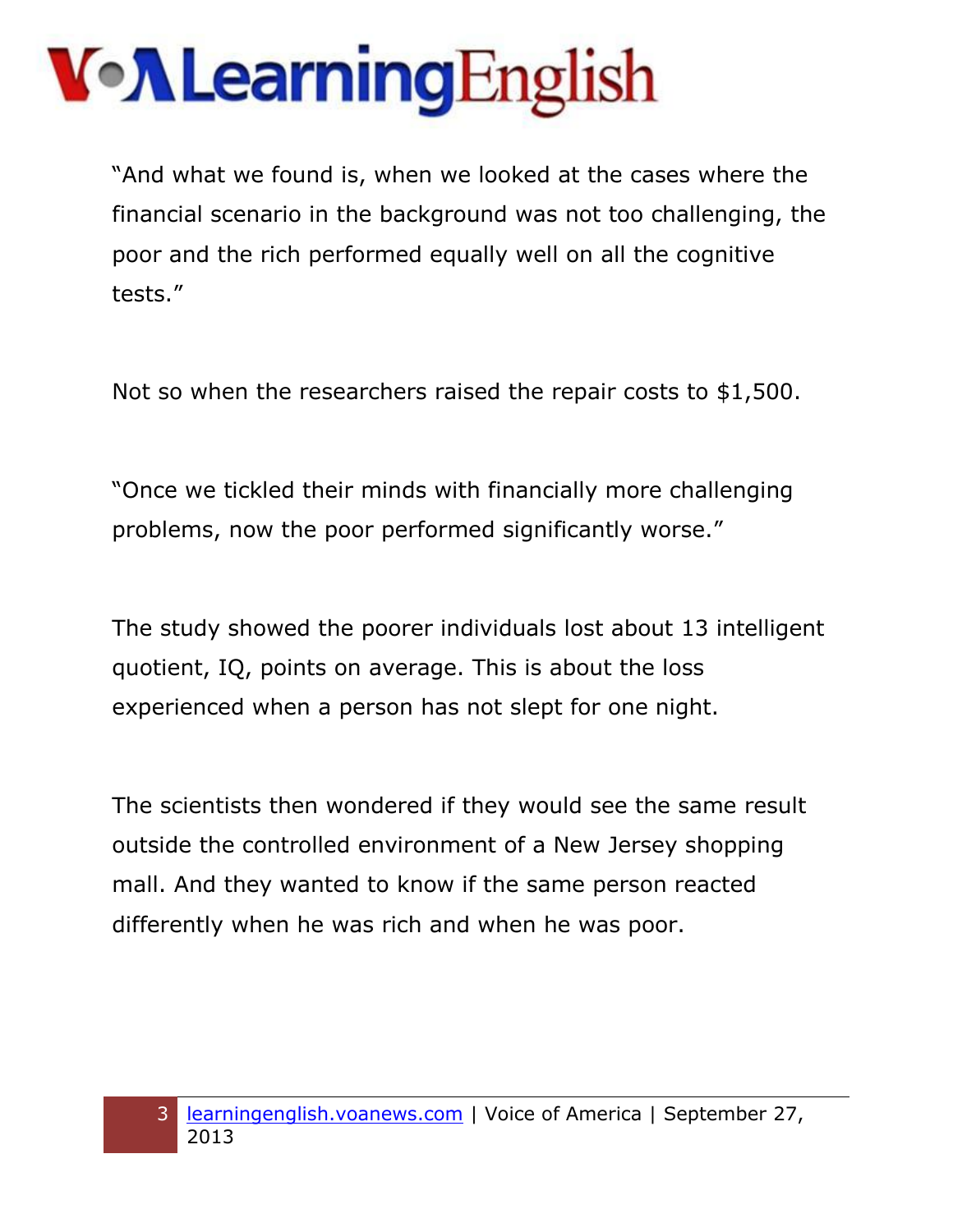That is where the Indian sugar cane farmers came in. They earn most of their money once a year, when the harvest comes in. But the money often does not last through the year.

"So they find themselves basically rich after the harvest when the income comes in and poor just before the harvest."

The researchers gave them tests similar to the ones taken by the people in New Jersey. They tested the Indian farmers before the harvest and after.

And the results were much the same as with the mall shoppers.

"They performed much more slowly and with many more errors when they were poorer than when they were richer."

Mr. Shafir says the results support 50 years of research that shows all humans have a limited amount of mental power to deal with the business of life.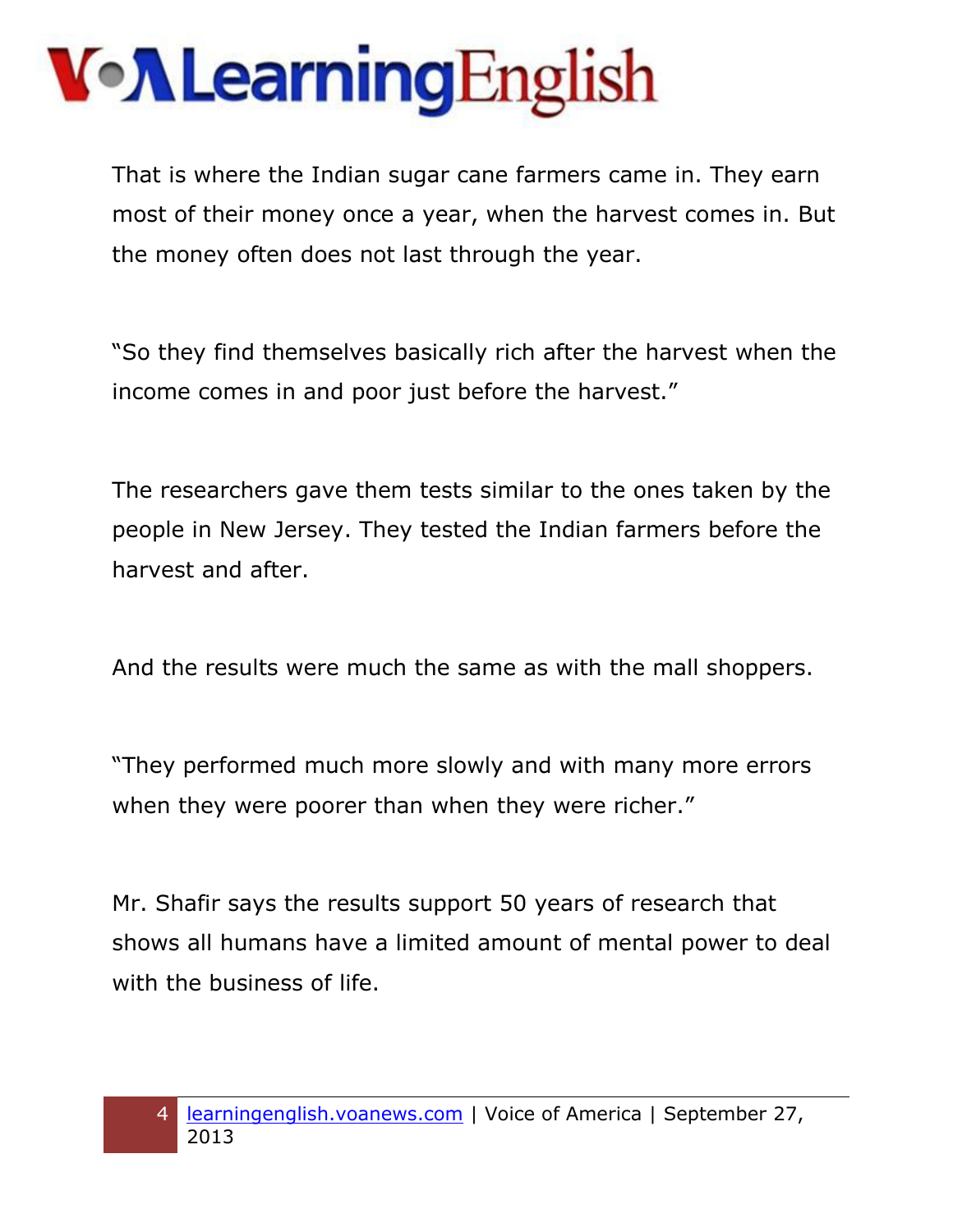For example, an earlier study tested people with chocolate. It found that individuals who resisted the desire for chocolate were not as strong afterward. They had more difficulty controlling their emotions or performing difficult mental tasks than people who had not resisted.

And struggling to pay the bills has a similar effect, Mr. Shafir says.

"And so the insight here is that, experiencing scarcity, having not enough of something in a way that weighs on your mind leaves less for everything else."

You are listening to As It Is from VOA Learning English.

In the United States, more parents and their grown adult children are in daily contact by telephone or text messages than ever before. The findings are part of a large study of emerging adulthood by Clark University in Massachusetts.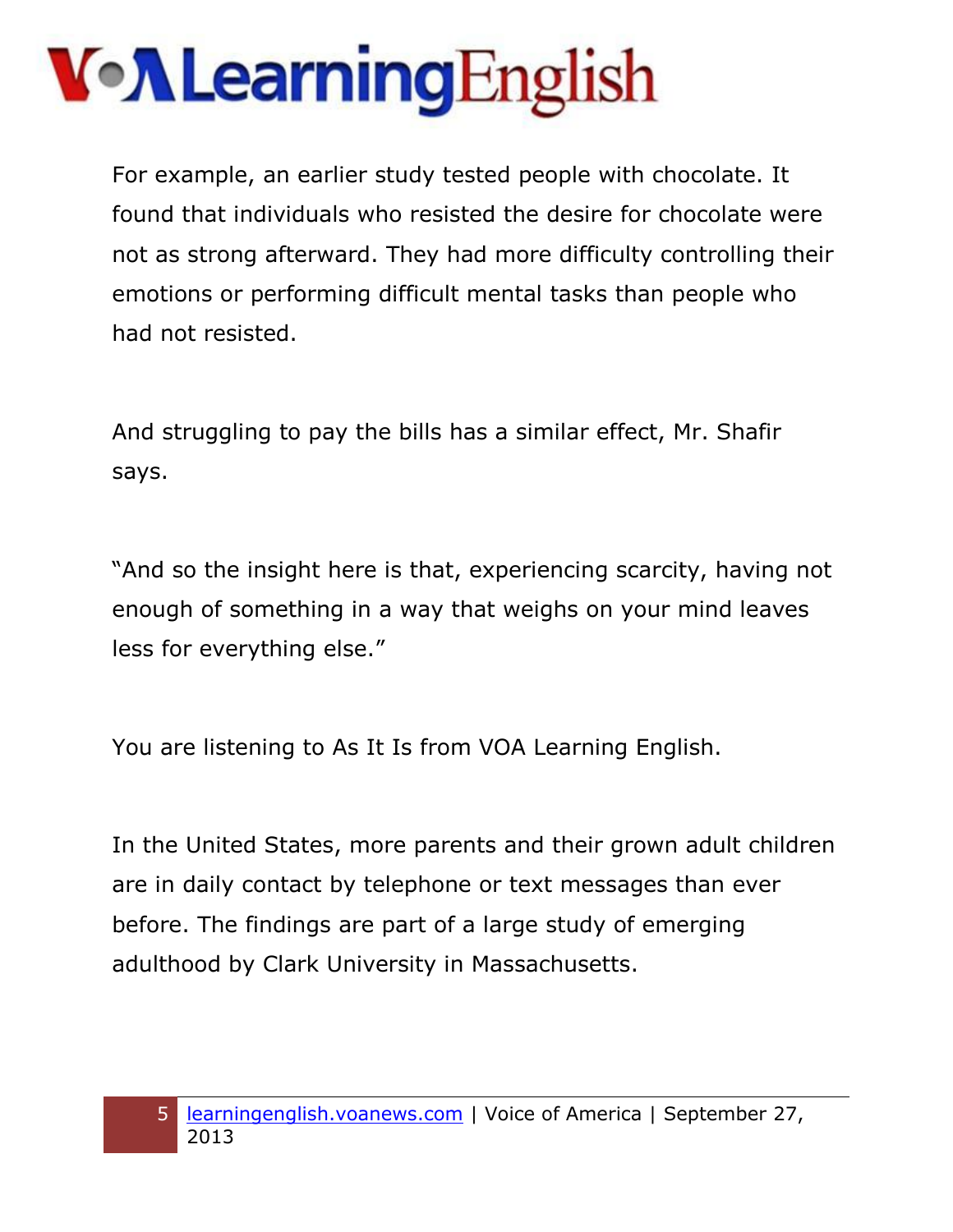University researchers studied 1,000 people, all between the ages of 18 and 29 years. They found that 55 percent of parents and their adult children are in daily contact, or almost daily contact, either by telephone or texting. Only three percent reported less than monthly contact with a parent.

James Arnett is a psychology professor at Clark.

"That's remarkable. I think compared to when you and I were kids, I think that's just a revolution."

Mr. Arnett led the study last year. It included parents and young people from all social, economic and ethnic groups. He says growing up in the current environment and economic climate creates all kinds of emotional difficulties as children enter adulthood. And this, he says, makes it more difficult for parents to give up control. They see their children moving forward in life more slowly.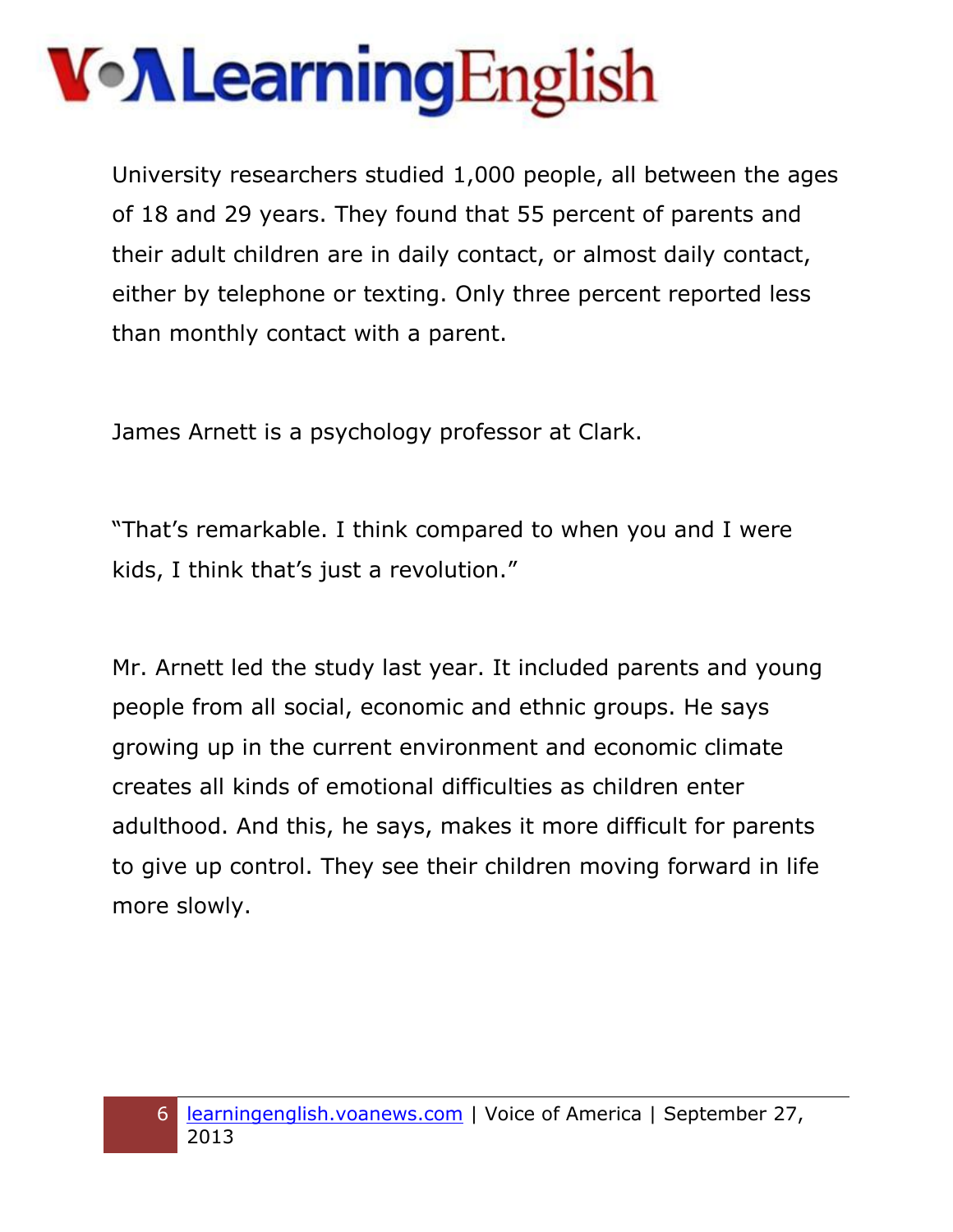"They are sort of evaluating their own kids on the basis of the timetable they followed when they were young, and often it doesn't match up. Their kids generally take longer to complete their education, longer to find a stable job, longer to marry, longer to have their first child. And so to parents, operating on the old timetable seems delayed when it's really not by contemporary standards."

James Arnett says technology has made daily communication between parents and adult children much easier. Billions of people around the world now own and use cellular telephones, making it possible to talk or text more often. He says most young people want continued parental guidance and support as they move toward adulthood.

And that's AS IT IS for today. I'm Caty Weaver.

We want to hear from you. Send an email to [learningenglish@voanews.com.](mailto:learningenglish@voanews.com) Tell us what you would like to hear about on As It Is. You can also comment about our programs on our website at learningenglish.voanews.com.